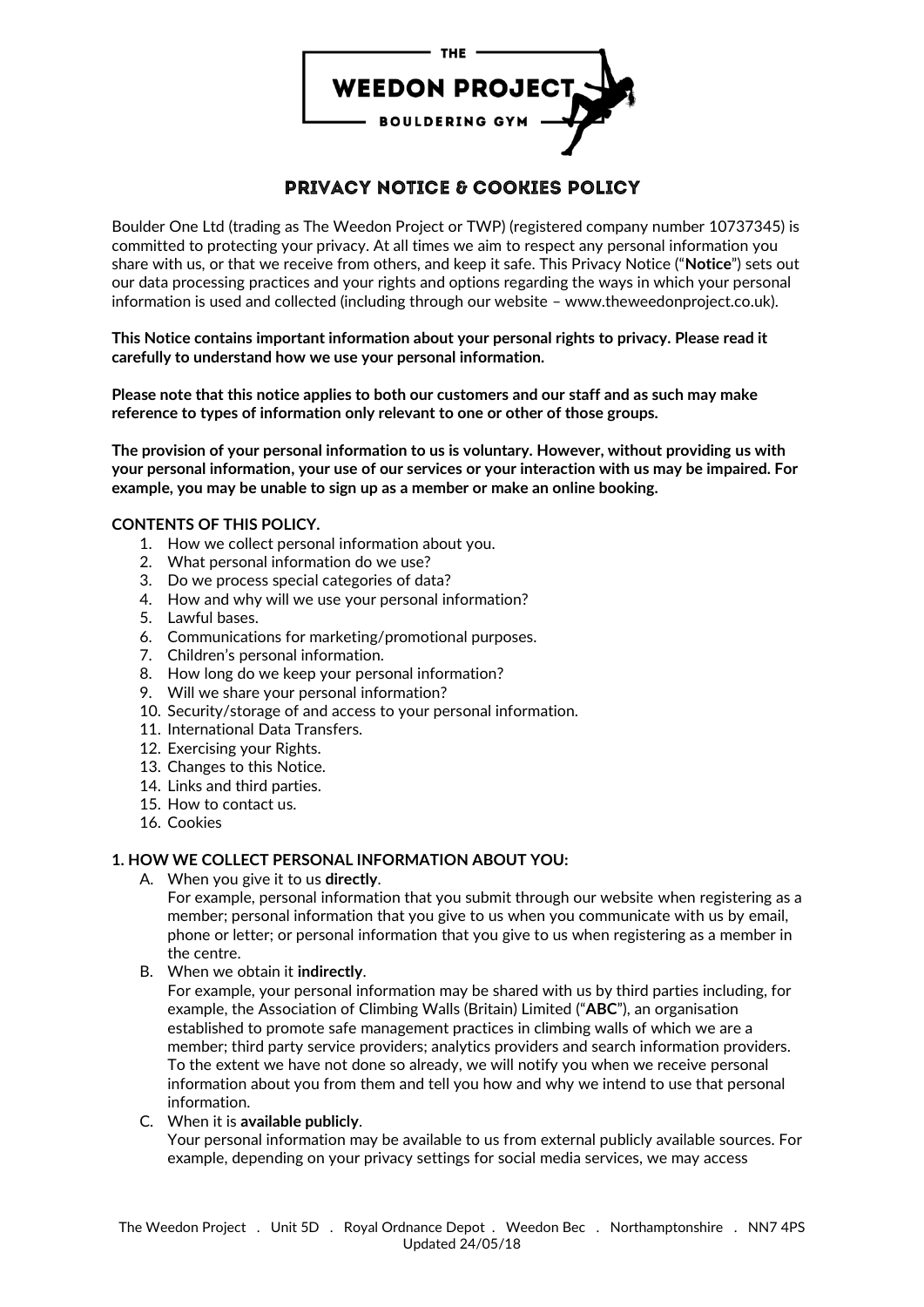

information from those accounts or services (for example when you choose to interact with us via Facebook and Instagram).

## D. When you visit our **website**.

When you visit our website, we automatically collect the following types of personal information in connection with **Google Analytics & GDPR (Google Inc.):**

Google Analytics is a web analysis service provided by Google Inc. ("Google"). Google utilises the data collected to track and examine the use of this website, to prepare reports on its activities and share them with other Google services. Google may use the data collected to contextualise and personalise the ads of its own advertising network.

**Personal Data collected:** Cookies and Usage Data.

#### **Place of processing:** US

We collect and use your personal information by using cookies on our website – please see our Cookie Policy.

In general, we may combine your personal information from these different sources set out in a-d above, for the purposes set out in this Notice.

## **2. WHAT PERSONAL INFORMATION DO WE USE?**

We may collect, store and otherwise process the following kinds of personal information:

- A. your name and contact details including postal address, telephone number, email address, emergency contact details and, where applicable, social media identity;
- B. your date of birth and gender;
- C. your financial information, such as bank details and/ or credit/ debit card details;
- D. information about your computer/ mobile device and your visits to and use of this website, including, for example, your IP address and geographical location;
- E. personal descriptions and photographs;
- F. details of your qualifications/ experience;
- G. information about your climbing performance and level of fitness;

and/ or any other personal information which we obtain as per paragraph 1.

# **3. DO WE PROCESS SPECIAL CATEGORIES OF DATA?**

The EU General Data Protection Regulation ("**GDPR**") recognises certain categories of personal information as sensitive and therefore requiring more protection, for example information about your health, ethnicity and religious beliefs.

In certain situations, TWP may collect and/or use these special categories of data (for example, information on climbers' medical conditions relevant to their use of our facilities). We will only process these special categories of data if there is a valid reason for doing so and where the GDPR allows us to do so.

## **4. HOW AND WHY WILL WE USE YOUR PERSONAL INFORMATION?**

Your personal information, however provided to us, will be used for the purposes specified in this Notice. In particular, we may use your personal information:

- A. to register you as a member of the Wall;
- B. to allow you to make a booking to use our facilities;
- C. to otherwise provide you with services, products or information you have requested;
- D. to provide further information about our work, services or activities (where necessary, only where you have provided your consent to receive such information);
- E. to assist you with certification schemes, such as NIBAS;
- F. to answer your questions/ requests and communicate with you in general;
- G. to allow you to apply for a job or volunteer role with us;
- H. to manage relationships with our partners and service providers;
- I. to analyse and improve our work, services, activities, products or information (including our website), or for our internal records;
- J. to keep our facilities safe and secure;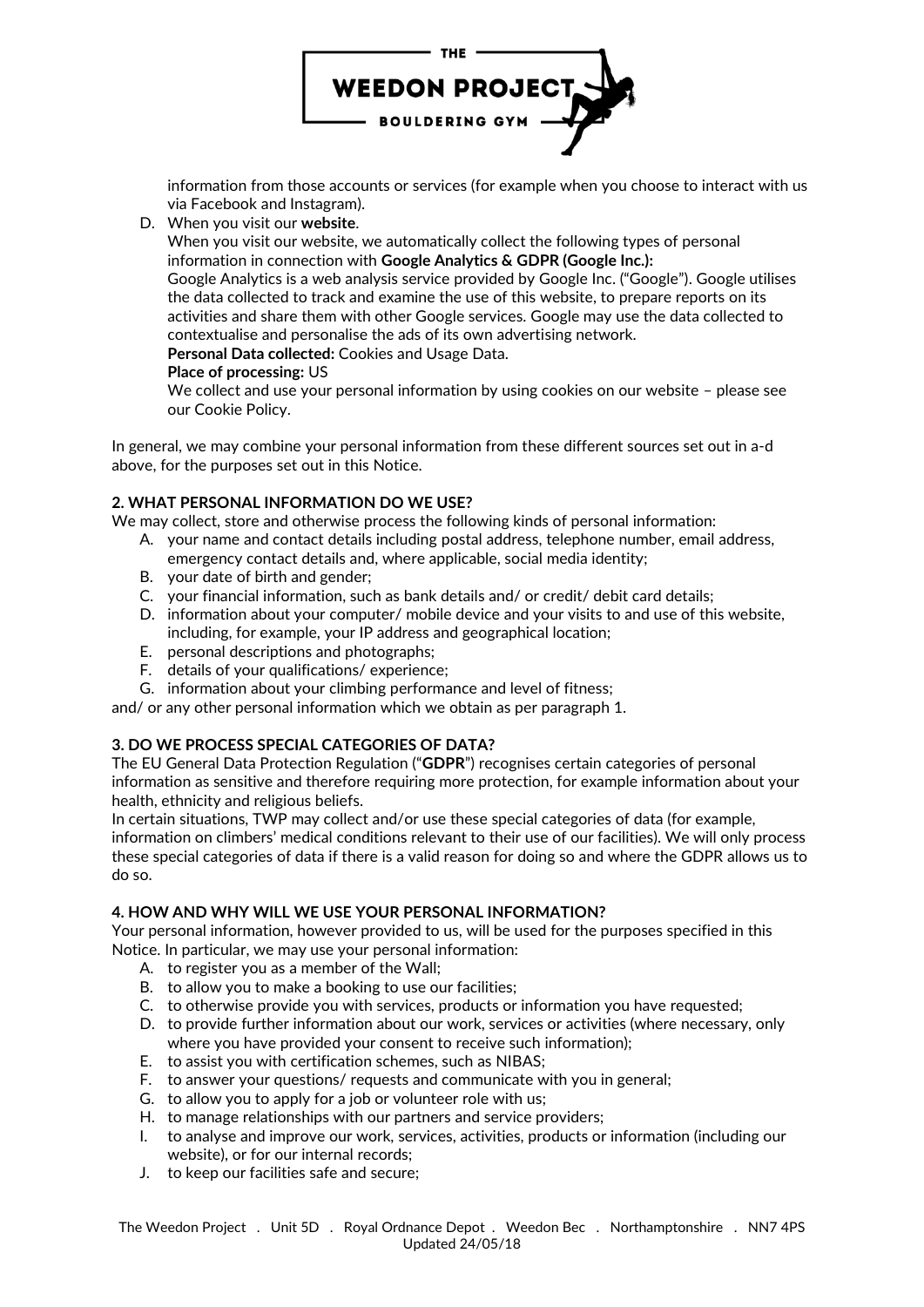

- K. to run/administer the activities of TWP, including our website, and ensure that content is presented in the most effective manner for you and for your device;
- L. to audit and/ or administer our accounts;
- M. to satisfy legal obligations which are binding on us, for example in relation to regulatory, government and/or law enforcement bodies with whom we may work (for example requirements relating to the payment of tax or anti-money laundering);
- N. for the prevention of fraud or misuse of services; and/or
- O. for the establishment, defence and/ or enforcement of legal claims;
- P. to contact your next of kin or preferred emergency contact in the event of an accident or emergency;
- Q. in the reporting of dangerous occurrences and incidents to the relevant bodies.

## **5. LAWFUL BASES.**

The GDPR requires us to rely on one or more lawful bases to use your personal information. We consider the grounds listed below to be relevant:

- A. Where you have provided your **consent** for us to use your personal information in a certain way (for example, we may ask for your consent to use your personal information to send you email newsletters, or to collect special categories of your personal information. Special categories of personal information are explained in paragraph 2 above).
- B. Where necessary so that we can **comply with a legal obligation** to which we are subject (for example, where we are obliged to share your personal information with regulatory bodies which govern our work and services).
- C. Where necessary for the performance of a contract to which you are a party or to take steps at your request prior to entering a contract (for example, to provide you access to our facilities in return for your booking fee).
- D. Where it is in your/someone else's **vital interests** (for example, in case of medical emergency suffered by a climber).
- E. Where there is a legitimate interest in us doing so.

The GDPR allows us to collect and process your personal information if it is reasonably necessary to achieve our or others' legitimate interests (as long as that processing is fair, balanced and does not unduly impact your rights as an individual). In broad terms, our "legitimate interests" means the interests of running TWP as a commercial entity and ensuring the best possible user experience. When we process your personal information to achieve such legitimate interests, we consider and balance any potential impact on you (both positive and negative), and on your rights under data protection laws. We will not use your personal information for activities where our interests are overridden by the impact on you, for example where use would be excessively intrusive (unless, for instance, we are otherwise required or permitted to by law).

# **6. COMMUNICATIONS FOR MARKETING/PROMOTIONAL PURPOSES.**

We may use your contact details to provide you with information about our work, events, services and/or activities which we consider may be of interest to you (for example, about services you previously used, or events involving our, or other walls', facilities).

Where we do this via email, SMS or telephone (where you are registered with the Telephone Preference Service), we will not do so without your prior consent (unless allowed to do so via applicable law).

If you have provided us with your consent previously but do not wish to be contacted by us about our work, events, services and/or activities in the future, please let us know by emailing [team@theweedonproject.co.uk.](mailto:team@theweedonproject.co.uk)

# **7. CHILDREN'S PERSONAL INFORMATION**

When we process children's (u18) personal information, where required we will not do so without their consent or, where required, the consent of a parent/ guardian. We will always have in place appropriate safeguards to ensure that children's personal information is handled with due care and in accordance with our *Safeguarding Policy*.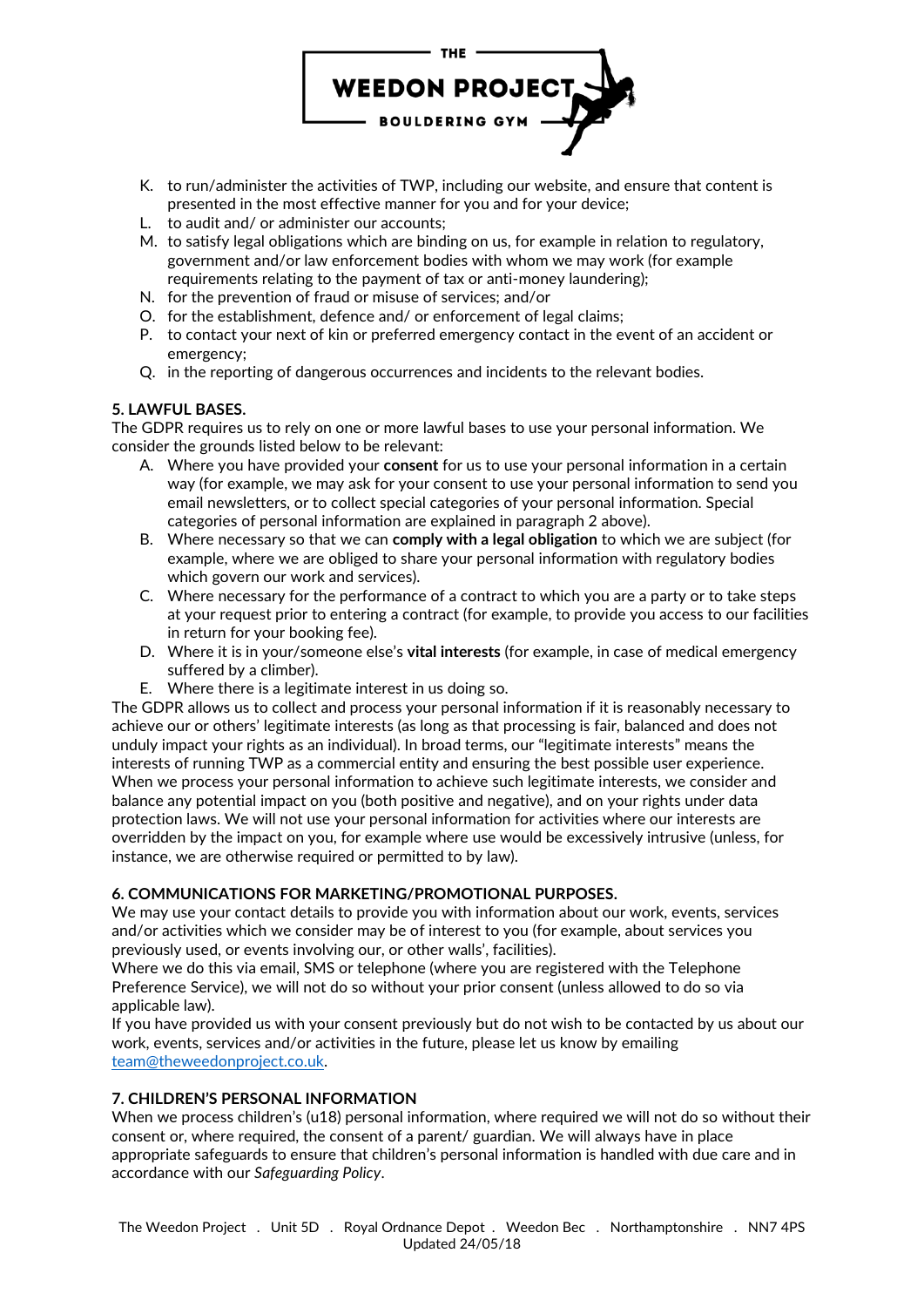

# **8. HOW LONG DO WE KEEP YOUR PERSONAL INFORMATION?**

In general, unless still required in connection with the purpose(s) for which it was collected and/or processed, we remove your personal information from our records six years after the date it was collected. However, if before that date (i) your personal information is no longer required in connection with such purpose(s), (ii) we are no longer lawfully entitled to process it or (iii) you validly exercise your right of erasure (please see Paragraph 12 below), we will remove it from our records at the relevant time.

If you request to receive no further contact from us, we may keep some basic information about you on our suppression list in order to comply with your request and avoid sending you unwanted materials in the future.

# **9. WILL WE SHARE YOUR PERSONAL INFORMATION?**

We do not share, sell or rent your personal information to third parties for marketing purposes. However, in general we may disclose your personal information to selected third parties in order to achieve the purposes set out in this Notice. These parties may include (but are not limited to):

- A. The ABC and the ABC Training Trust;
- B. local government agencies;
- C. funding bodes such as Sport England and NGB (such as the British Mountaineering Council);
- D. awarding bodies such as Mountain Training;
- E. other members of the ABC;
- F. healthcare professionals;
- G. providers of kit and equipment;
- H. suppliers and sub-contractors for the performance of any contract we enter into with them, for example IT service providers such as website hosts or cloud storage providers;
- I. professional service providers such as accountants and lawyers;
- J. parties assisting us with research to monitor the impact/effectiveness of our work, events, services and activities; and
- K. regulatory authorities, such as tax authorities;
- L. our insurers.

In particular, we reserve the right to disclose your personal information to third parties:

- in the event that we sell or buy any business or assets, in which case we will disclose your personal information to the (prospective) seller or buyer of such business or assets;
- if substantially all of our assets are acquired by a third party, personal information held by us may be one of the transferred assets;
- if we are under any legal or regulatory duty to do so; and/or
- to protect the rights, property or safety of the Wall, its personnel, users, visitors or others.

# **10. SECURITY/STORAGE OF AND ACCESS TO YOUR PERSONAL INFORMATION.**

TWP is committed to keeping your personal information safe and secure and we have appropriate and proportionate security policies and organisational and technical measures in place to help protect your information.

Your personal information is only accessible by appropriately trained staff and stored on secure servers which have features to prevent unauthorised access.

Paper copies of documents containing your personal information (for example an Accident form) are stored in locked filing cabinets and only accessible to management staff.

## **11. INTERNATIONAL DATA TRANSFERS.**

GDPR applies to all countries within the European Economic Area ("**EEA**") and those countries are therefore subjected to the same level of data protection law. Where practical we will endeavour to use agencies and suppliers that operate within the EEA or other countries which are deemed to have equivalent safeguards.

However, because we may sometimes use agencies and/or suppliers to process personal information on our behalf, it is possible that personal information we collect from you will be transferred to and stored in a location outside the EEA, for example the United States.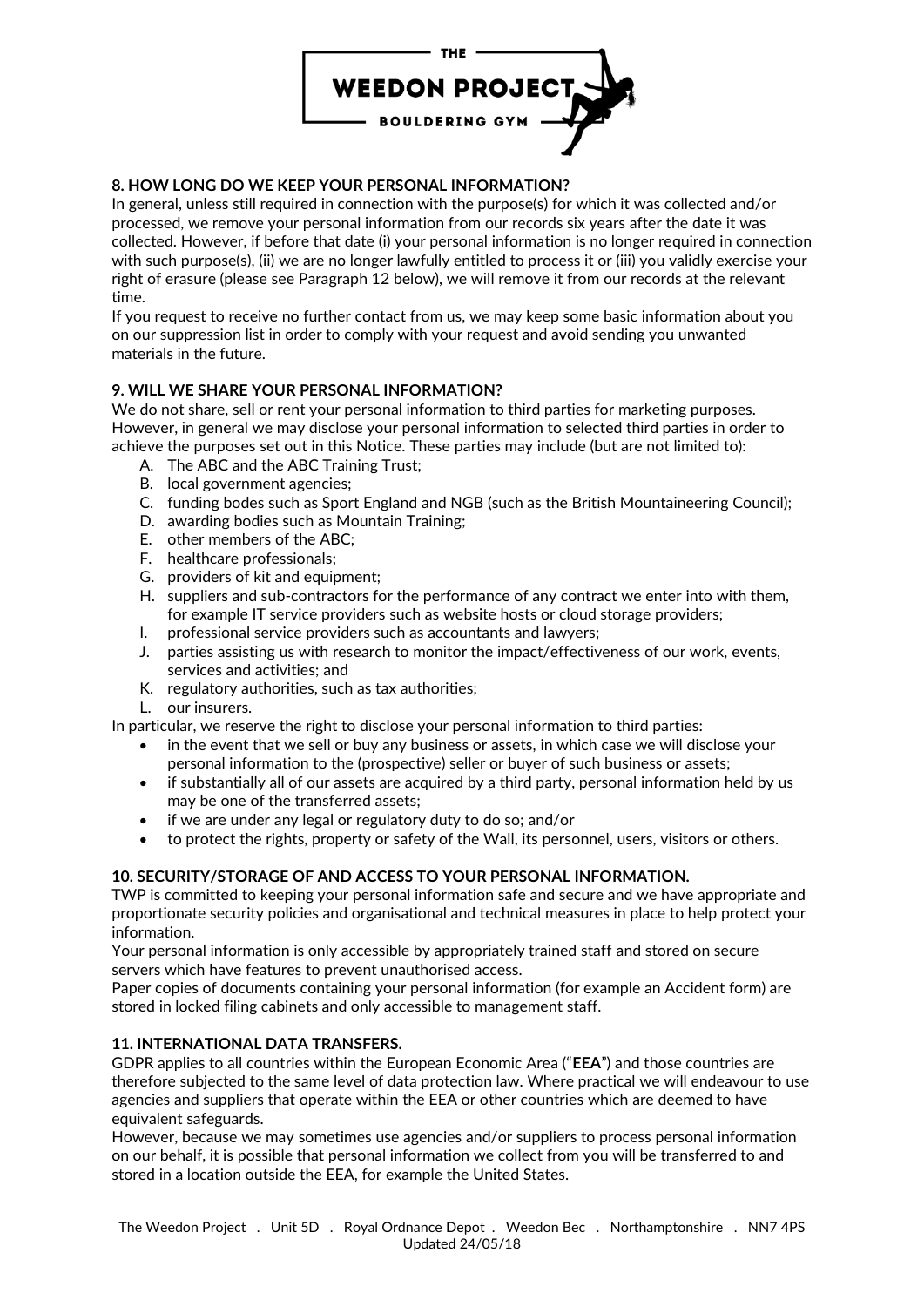

Please note that some countries outside of the EEA have a lower standard of protection for personal information, including lower security requirements and fewer rights for individuals. Where your personal information is transferred, stored and/or otherwise processed outside the EEA in a country that does not offer an equivalent standard of protection to the EEA, we will take all reasonable steps necessary to ensure that the recipient implements appropriate safeguards (such as by entering into standard contractual clauses which have been approved by the European Commission) designed to protect your personal information and to ensure that your personal information is treated securely and in accordance with this Notice. If you have any questions about the transfer of your personal information, please contact us using the details below.

Unfortunately, no transmission of your personal information over the internet can be guaranteed to be 100% secure – however, once we have received your personal information, we will use strict procedures and security features to try and prevent unauthorised access.

## **12. EXERCISING YOUR RIGHTS.**

Where we rely on your consent to use your personal information, you have the right to withdraw that consent at any time. This includes the right to ask us to stop using your personal information for marketing or fundraising purposes or to unsubscribe from our email list at any time. You also have the following rights:

- A. **Right of access** you can write to us to ask for confirmation of what personal information we hold on you and to request a copy of that personal information. Provided we are satisfied that you are entitled to see the personal information requested and we have successfully confirmed your identity, we will provide you with your personal information subject to any exemptions that apply.
- B. **Right of erasure** at your request we will delete your personal information from our records as far as we are required to do so. In many cases we would propose to suppress further communications with you, rather than delete it.
- C. **Right of rectification** if you believe our records of your personal information are inaccurate, you have the right to ask for those records to be updated. You can also ask us to check the personal information we hold about you if you are unsure whether it is accurate/up to date.
- D. **Right to restrict processing** you have the right to ask for processing of your personal information to be restricted if there is disagreement about its accuracy or legitimate usage.
- E. **Right to object** you have the right to object to processing where we are (i) processing your personal information on the basis of the legitimate interests basis (see paragraph 4), (ii) using your personal information for direct marketing or (iii) using your information for statistical purposes.
- F. **Right to data portability** to the extent required by the GDPR, where we are processing your personal information (that you have provided to us) either (i) by relying on your consent or (ii) because such processing is necessary for the performance of a contract to which you are party or to take steps at your request prior to entering into a contact, and in either case we are processing using automated means (i.e. with no human involvement), you may ask us to provide the personal information to you – or another service provider – in a machine-readable format.
- G. **Rights related to automated decision-making** you have the right not to be subject to a decision based solely on automated processing of your personal information which produces legal or similarly significant effects on you, unless such a decision (i) is necessary to enter into/perform a contract between you and us/another organisation; (ii) is authorised by EU or Member State law to which TWP is subject (as long as that law offers you sufficient protection); or (iii) is based on your explicit consent.

Please note that some of these rights only apply in limited circumstances. For more information, we suggest that you contact us using the details in paragraph 15 below.

We encourage you to raise any concerns or complaints you have about the way we use your personal information by contacting us using the details provided in paragraph 15 below. You are further entitled to make a complaint to the Information Commissioner's Office - [www.ico.org.uk.](http://www.ico.org.uk/) For further information on how to exercise this right, please contact us using the details below.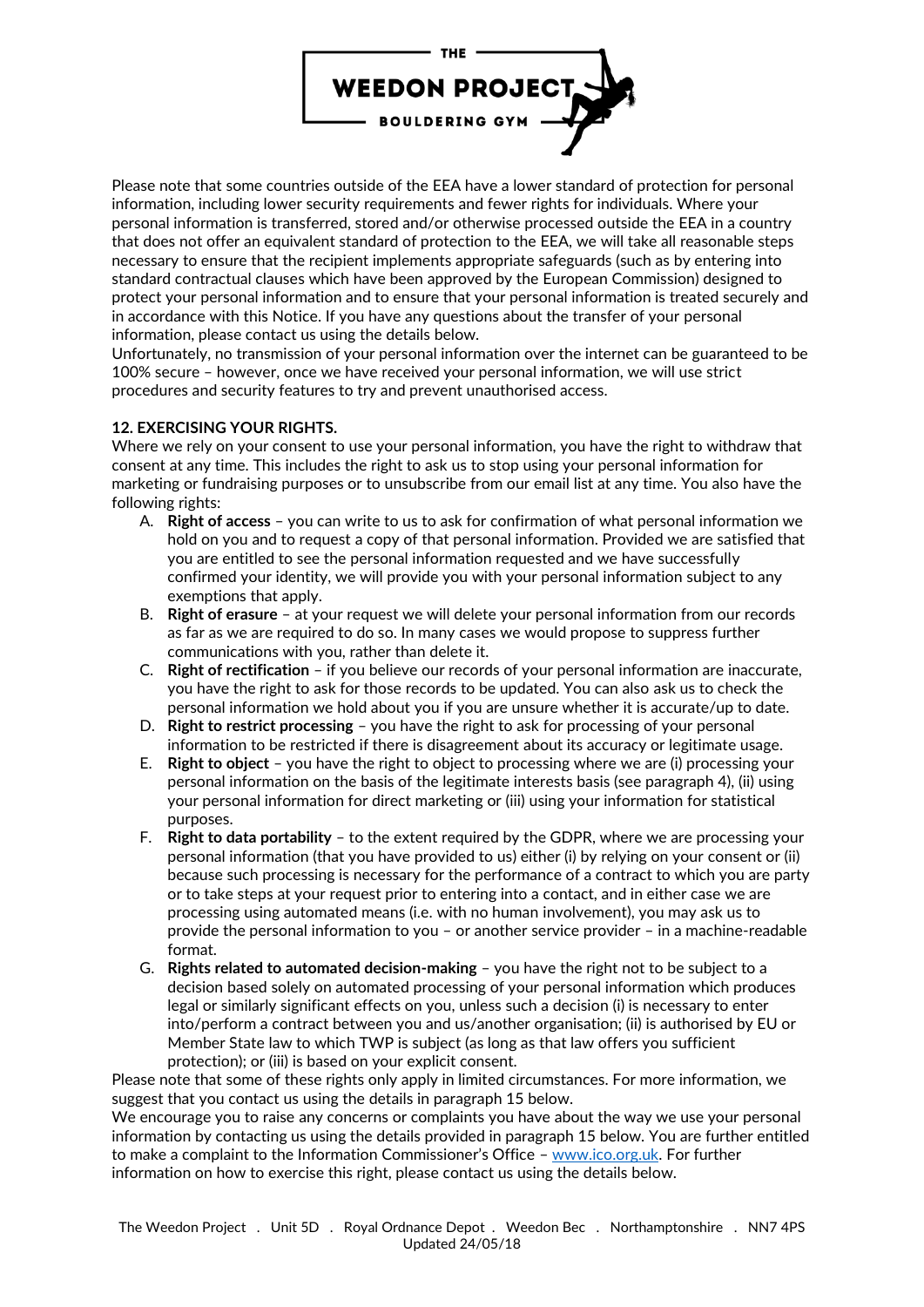

## **13. CHANGES TO THIS NOTICE**

We may update this Notice from time to time. We will notify you of significant changes by contacting you directly where reasonably possible for us to do so and by placing an update notice on our website.

#### **This Notice was last updated on 24 May 2018.**

#### **14. LINKS AND THIRD PARTIES.**

We link our website directly to other sites. This Notice **does not** cover external websites and **we are not responsible** for the privacy practices or content of those sites. We encourage you to read the privacy policies of any external websites you visit via links on our website.

#### **15. HOW TO CONTACT US**

Please let us know if you have any questions or concerns about this Notice or about the way in which the TWP processes your personal information by contacting us using the below: **Telephone:** 01327 439131

**Email:** team@theweedonproject.co.uk

**Post**: The Weedon Project, Unit 5D, The Royal Ordnance Depot, Weedon, Northants, NN7 4PS